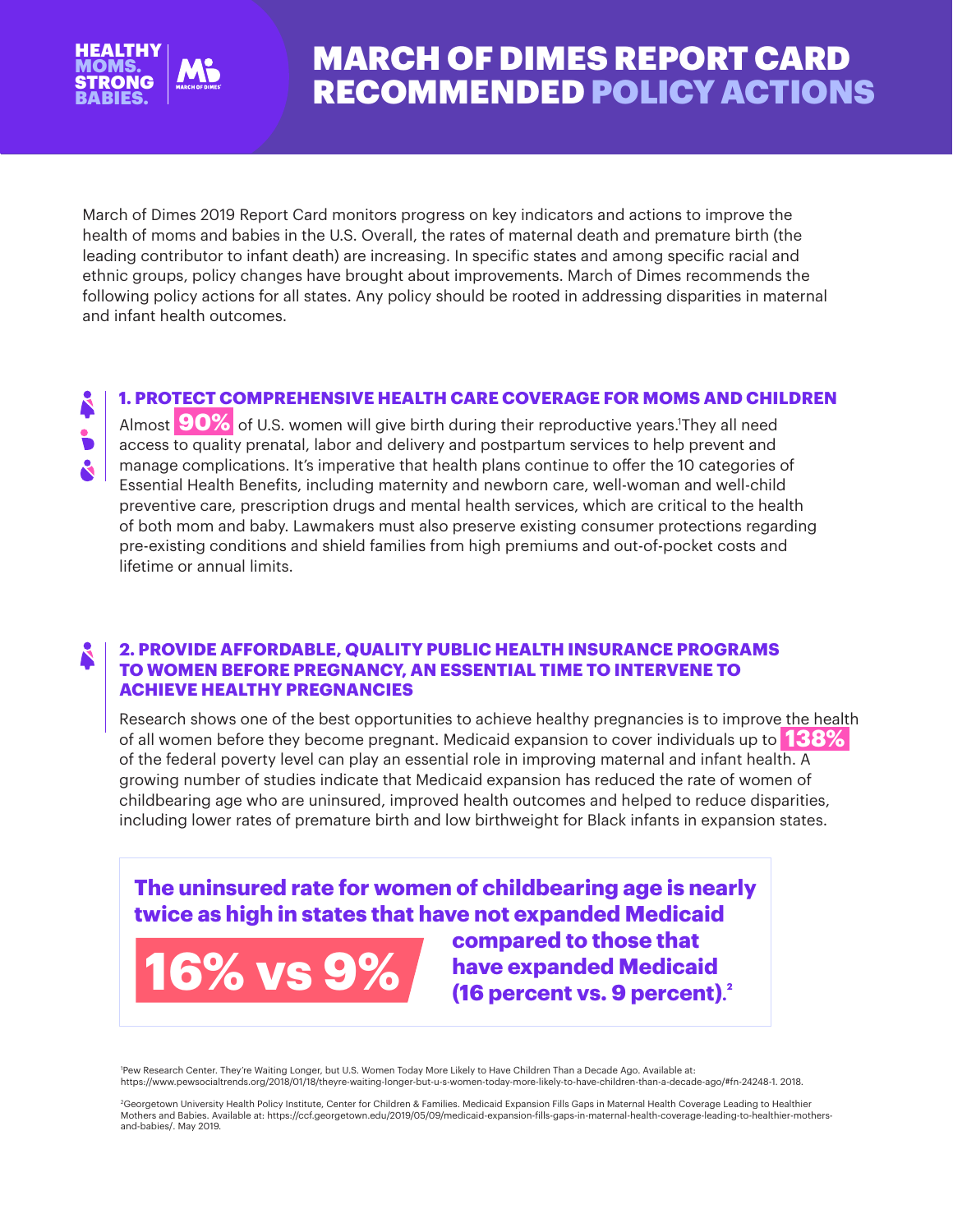#### **3. EXTEND MEDICAID COVERAGE FOR POSTPARTUM MOMS**

The latest data shows that one-third of all pregnancy-related deaths happen one week to one year after delivery.3 In too many states, Medicaid maternity coverage ends 60 days after giving birth, ending access to care at a time when risks of maternal complications and death persist. Comprehensive health care coverage in Medicaid should be extended to at least 12 months postpartum.



#### **4. IMPROVE MOM AND BABY HEALTH THROUGH EXPANSION OF GROUP PRENATAL CARE**

Studies demonstrate that group prenatal care reduces premature birth among Black women by **41%,** and among women of all races/ethnicities by 33 percent, in addition to other health benefits for both moms and babies. Enhanced reimbursement models, including delivery and outcomes-based incentives, can encourage providers to offer it.

# Å  $\mathbf{S}$

#### **5. ADVANCE OUR UNDERSTANDING OF THE CAUSES OF MATERNAL DEATH**

In order to implement strategies to prevent maternal death, we need to understand why moms are currently dying before, during and after pregnancy. Maternal mortality review committees (MMRC)  $\perp$  investigate every instance of maternal death in a state or community, and make recommendations to stop future tragedies. We must continue to support the work of state MMRCs to collect robust and standardized data to inform local and national policies to address the nation's maternal mortality crisis.

#### **6. ELIMINATE RACIAL DISPARITIES IN HEALTH OUTCOMES FOR MOMS AND BABIES**

Black, American Indian and Alaska Native women and their babies consistently have worse health outcomes than their white peers. Implicit bias training for health care providers and increasing access to and coverage for doula services are among the many strategies to fight unacceptable disparities.

#### **7. REMOVE BARRIERS TO OBTAINING QUALITY CARE IN UNDERSERVED AND RURAL COMMUNITIES**

Each year in the U.S., approximately **150,000 babies** are born to moms living in maternity care deserts or communities without a hospital offering obstetric care and without any obstetric providers.5 Women in these communities may have difficulty getting appropriate and quality care before, during and after pregnancy. Increasing access to inpatient obstetrical facilities and qualified obstetrical providers, including Certified Nurse Midwives, Certified Midwives and midwives whose education and licensure meets the International Confederation of Midwives standards, is critical to improving outcomes in these communities.

3Centers for Disease Control and Prevention (CDC). Pregnancy-Related Deaths. Available at: https://www.cdc.gov/vitalsigns/maternal-deaths/index.html. May 2019. 4Daw JR et al. Women In The United States Experience High Rates Of Coverage 'Churn' In Months Before And After Childbirth. Health Aff 2017 Apr 1;36(4):598-606. 5March of Dimes. Nowhere to Go: Maternity Care Deserts Across the U.S. Available at: https://www.marchofdimes.org/materials/Nowhere\_to\_Go\_Final.pdf. 2018.